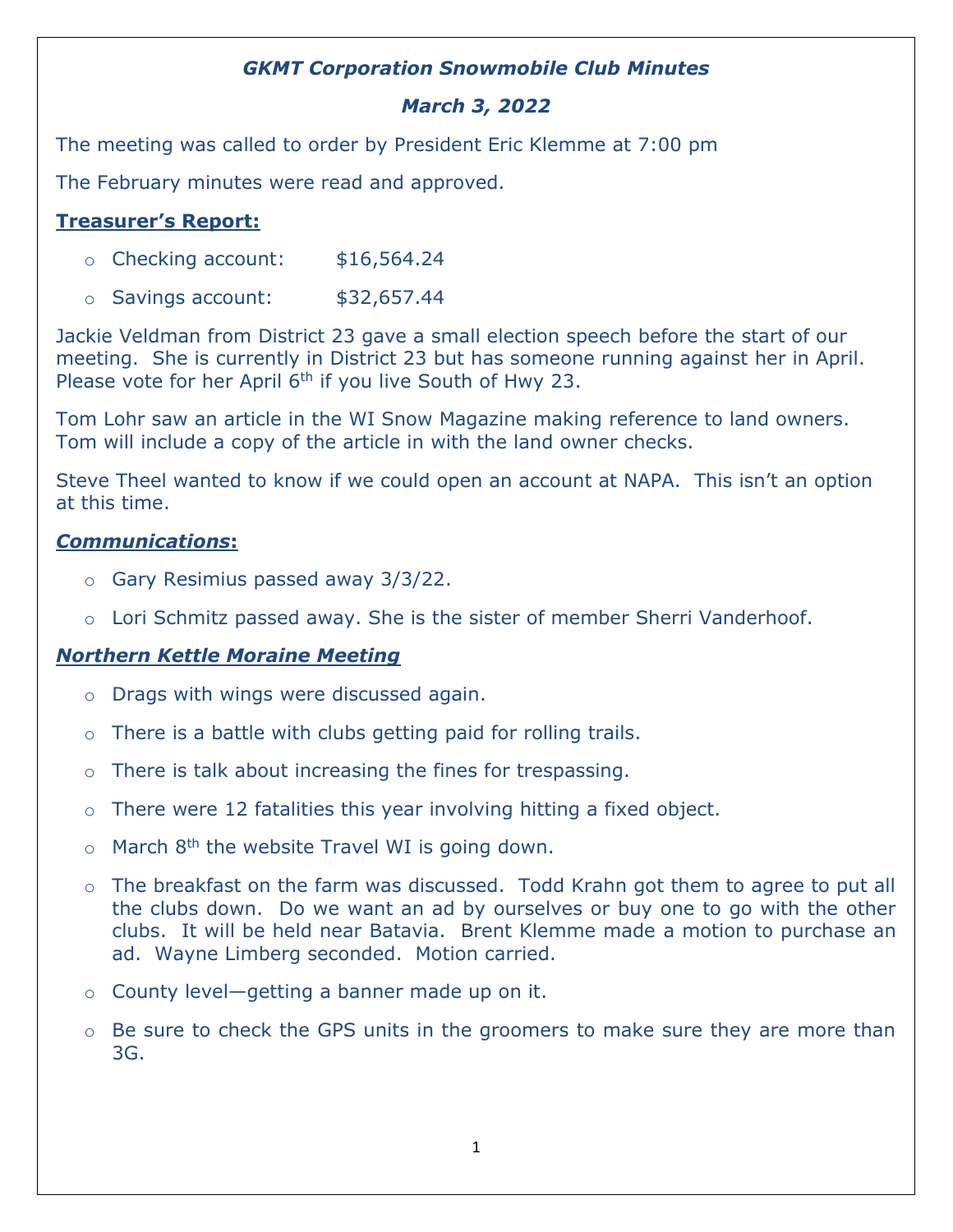## *Trail Master Report*

- o The area for the bridge on County U was looked at.
- o The groomers are more than ready to go.

## *Old Business*

- o A location was picked for the new bridge on County U. All of it is on Herzog's property, but the problem will be getting to the bridge. Herzog is going to work with Peter Bartz in getting him to OK using his land. The bridge we will apply for is  $12'$  x 40'. The deadline to apply is March  $15<sup>th</sup>$ . Eric says we don't want to apply for if this can't be approved by land owner.
- o The brat fry was discussed. Things are coming together and are ready for the day. The raffle is looking good. The club grill should be arriving at the hall on Saturday around 12:30.
- o Where should the 2023 club trip be? Rustic Manor or Richard's of Dunbar? The last weekend in January would work better. Richard's is open. It was decided to go there in 2023. Wayne Limberg will tell Lynne and Randy.

## *New Business*

- o Our insurance company farmed us out to another company when they found out that we have a wood burner in the shed. We do have a renewal for insurance. Do we want to shop around? Insurance has increased. Our deductible is \$500. What about increasing the deductible?
- o The audit of the books will happen in March. Nick Schneider will help with the audit.
- o Pulling stakes out should happen the end of March. Need to have work days to figure out how to store the signs in the storage container.
- o Mike Ritterling asked about possible Wi-Fi at the shed for better reception inside the shed. Someone was going to look into an antenna booster for that.
- o It would be nice to do some major brushing before the frost is out of the ground.
- o Tom Lohr mentioned the grass cutting schedule sign-up sheet will be at the April meeting for those interested.